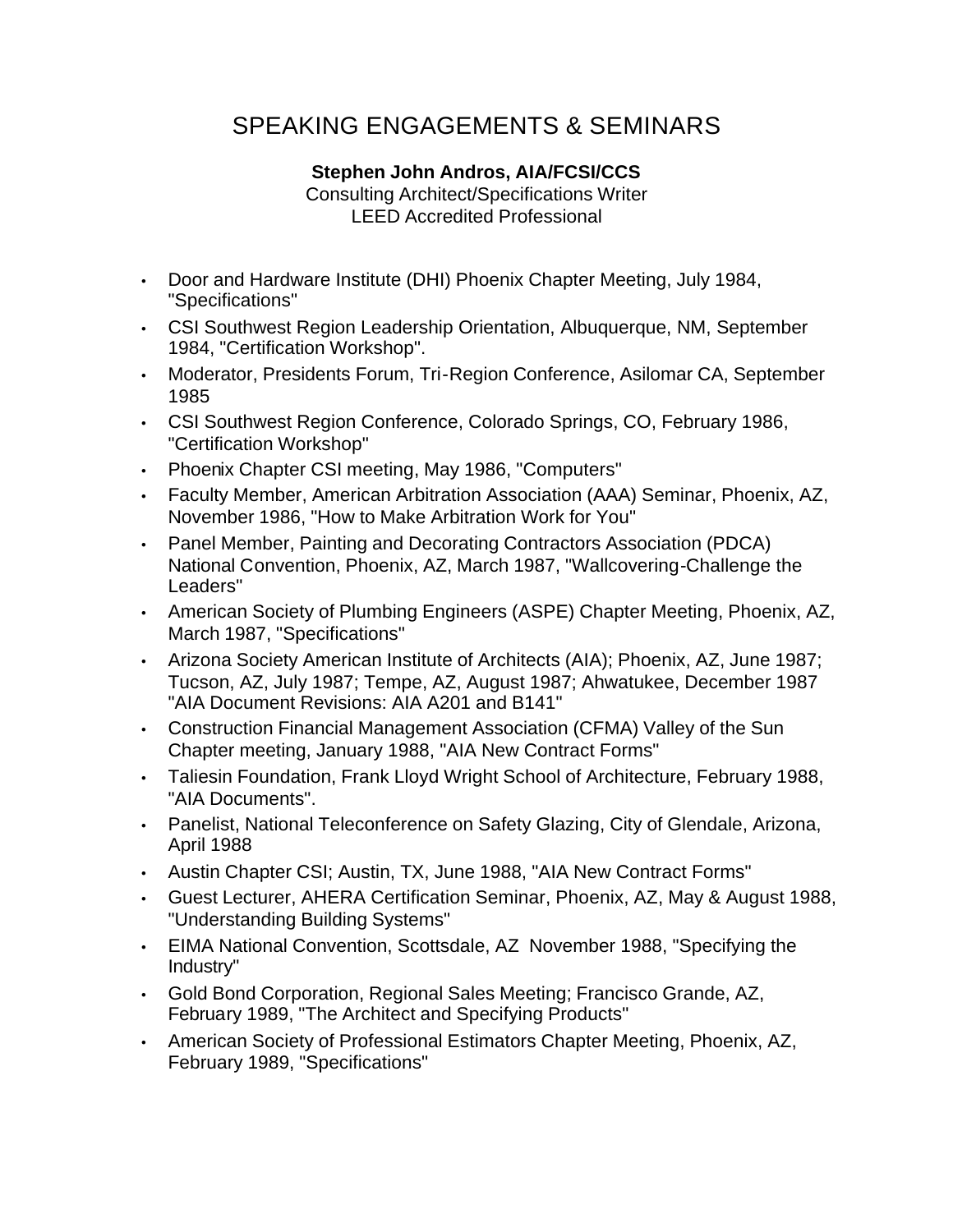Speaking Engagements/Seminars of Stephen John Andros, AIA/FCSI/CCS Architect Page 2 of 3

- Arizona Society American Institute of Architects (AIA); Phoenix, AZ, Architectural Registration Exam Seminars Program, March 1989, "Materials and Methods of Construction".
- American Wall and Ceiling Institute Arizona; Tempe, AZ, March 1989, "ICBO Research Reports"
- Tucson Chapter CSI, November 1989, "Certification".
- Construction Products Manufacturer's Council, Phoenix, AZ, January 1990, "Asbestos - Why? When? Where? How?"
- D.L. Withers Construction Company, In-House Seminar Instructor, January/February 1990, (6 sessions)
- Arizona Society American Institute of Architects (AIA): Phoenix, AZ, Architectural Registration Exam Seminars Program, March 1990, "Materials and Methods of Construction".
- proFocus Seminar; Phoenix, AZ, "Location of Information in Construction Documents", June 1991
- American Society of Professional Estimators National Convention, Tucson, AZ, September 1990, "Specifications"
- Arizona Masonry Guild/Phoenix Chapter CSI Joint Meeting; Phoenix, AZ, presentation of AMG's "Architect's Guide to Masonry", October 1990
- Tucson Chapter CSI; Tucson, AZ, presentation of AMG's "Architect's Guide to Masonry", April 1990
- Indian Health Service Bureau of Indian Affairs; Flagstaff, AZ, "Communication through Project Specifications", November 1990
- Arizona Society American Institute of Architects (AIA); Phoenix, AZ, Architectural Registration Exam Seminars Program, March 1991, "Materials and Methods of Construction".
- proFocus Seminar; Phoenix, AZ, "Location of Information in Plans and Specs", June 1991
- Guest Lecturer on Materials/Specifications/Contract Administration, Arizona State University, 1984-present
- Construction Specification Institute, Baltimore, MD, "AIA A201," June 1998
- Construction Specifications Institute, Los Angeles, CA, joint presentation with Dru Meadows, "Writing Green Specifications," June 1999.
- Construction Specifications Institute, national Audio Conference, "Writing Green Specs," February 2000.
- "Specifying Sustainable Architecture", El Paso, TX, joint presentation with Ron Hand, November 2001.
- "LEED Building Rating System" Arizona USGBC, joint presentation with Ron Hand, February 2002
- "LEED Building Rating System" Dunn-Edwards Corporation Sales Mtg, Ontario, CA, April 2002
- "Green Building Rating Systems" Rio Salado/CAC AIA Mtg., May 2002